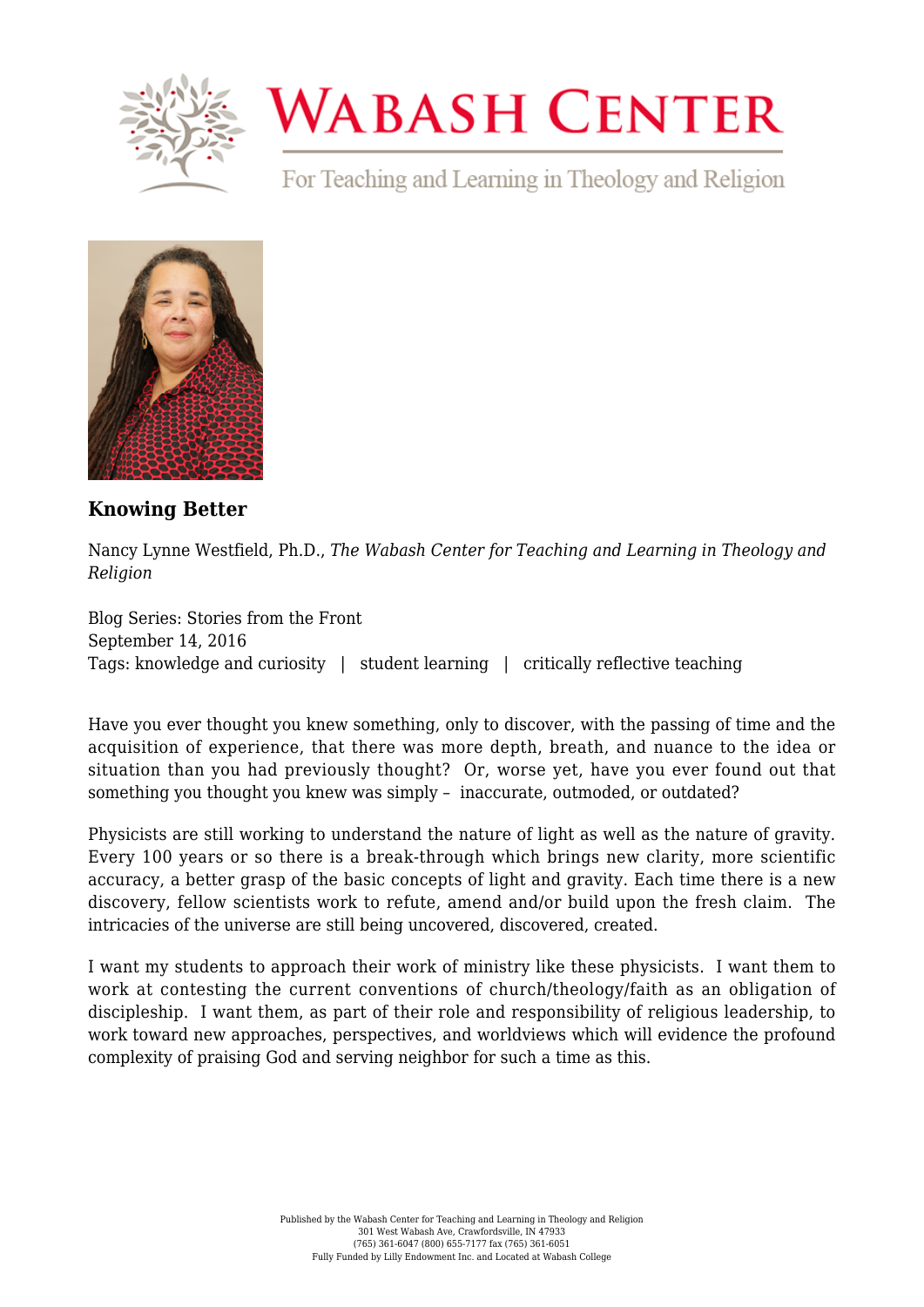Alas, too often my students simply want me to tell them what to think – "just tell us the truth/the recipe/the formula" …. as if truth and theology are static, or even knowable.



I am trying to get my students "to think new thoughts

about old ideas" (an Emilie Townes phrase). I am trying to get my students to think as if the context of the digital age has made us pioneers in a new social and religious experiment – because I actually think it has. I want my students to yearn to know better.

Re-examining what we thought we knew, nurturing curiosities for what others say is important, realizing that multiple, even opposing perspectives are likely simultaneously "right" while other tried-and-true perspectives need to be abandoned often leaves students flustered – especially those who came looking for the one true truth and the one true religion to match their own one call to ministry. Defending "one" in the age of multiplicity is like lashing yourself to the ship's mast in a high-tide thunderstorm.

I am aware that my students quickly learn rote answers to deep questions. They quickly read the culture and politics of the academy and substitute their churchified answers for answers provided by faculty. This is not increasing their knowing better. This is simply trading the milk cow for the bag of magic beans.

Knowing better demands a suspicion that all there is to know has not yet been interrogated. It leans heavily upon the notion that God is mystery and God reveals God's self in God's own pace and rhythm. Students talk about God as if "he" is the uncle in the attic; as if all we need to know about God is known; as if the repertoire of God has been performed. Save us oh God from our lack of curiosity about you and your ways.

Knowing better is important to me, in part, because of my mentor Charles Foster. I am a womanist, an outspoken, unorthodox, sometimes Christian scholar shaped and influenced by a reserved, white, man who passionately believes in the redemption of the world through the gospel of Jesus. People who do not understand the racial identity politics of the USA or of the racist/sexist academy are surprised to know my beloved mentor is a white man. My knowing better about speaking out against racism, sexism - the hegemonic forces of the US society is